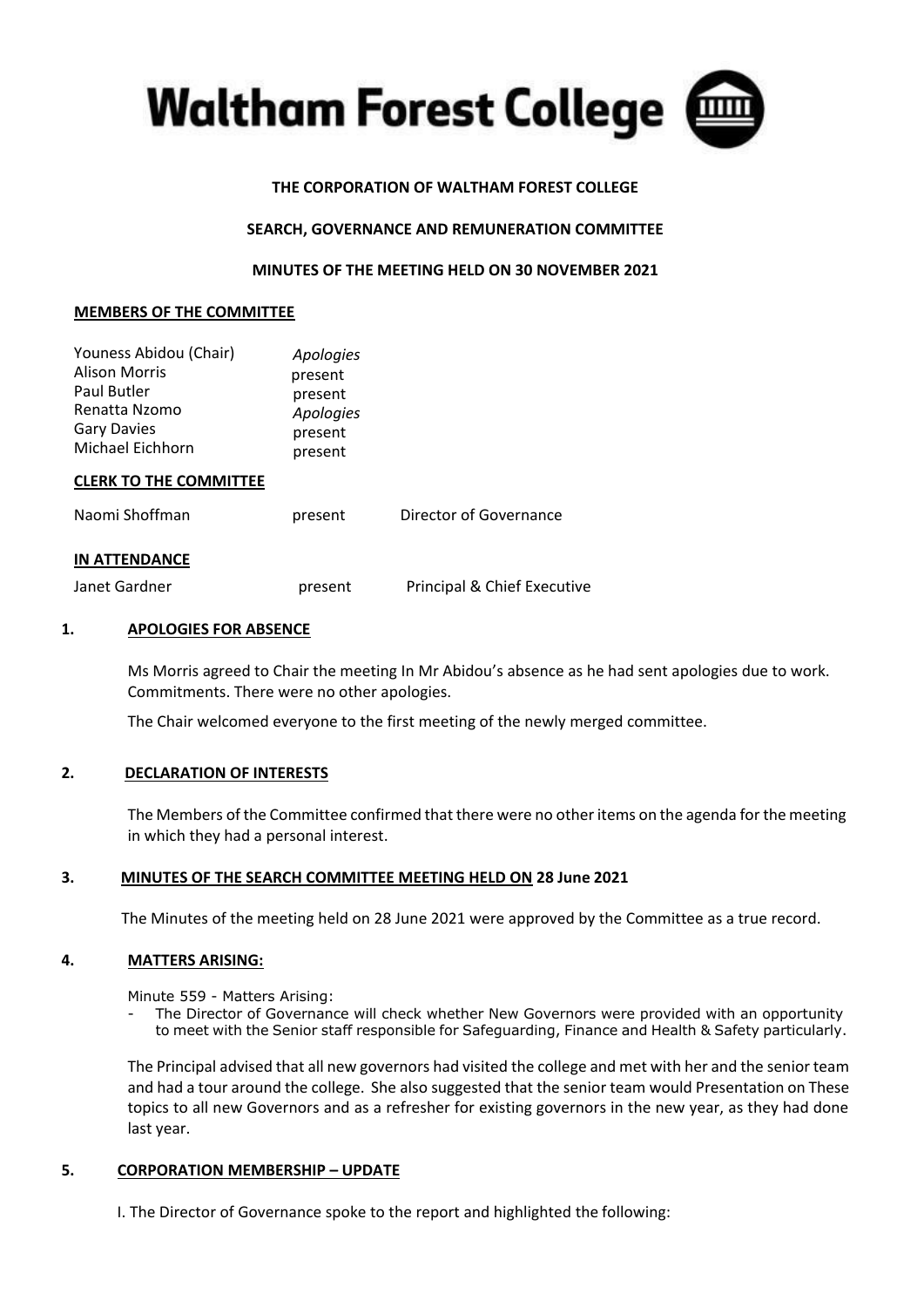

- the appointment dates, length of term of office and dates membership will cease for all Corporation members.
- The current determination of Corporation membership numbers is up to 20 with there currently being 18 Governors including the Principal, 2 Staff Governors and 2 Student Governors.
- The Corporation has agreed that there should be an appropriate balance amongst its membership in terms of gender and ethnic origin in particular.
- The Corporation further believes that the diversity of its membership is important in helping the College meet the needs of a diverse student population within a multiculturalsociety.
- In line with identified skills gap and succession planning the Corporation urgently requires people with accountancy qualifications and finance expertise for both the Finance & Resources Committee and the Audit & Risk Committee. Efforts to recruit suitable candidates via Inspiring Governance in FE, professional bodies and other media are ongoing. The Corporation is also able to co-opt independent members to the Committee if appropriate.

A discussion ensued around equality, diversity and inclusion. The Committee agreed that whilst the membership of the board is diverse there is an aspiration to achieve all the protected characteristics targets but to balance this with the need for certain skills sets and a knowledge of the local community.

II. GOVERNOR RE-APPOINTMENT - Youness Abidou's current term of office end in January 2022. The Committee considered and agreed that Mr Abidou's participation and contribution to the Corporation is invaluable. The Committee unanimously agreed to recommend that Mr Abidou isreappointed for a second term of office.

## III. GOVERNOR INDUCTION AND TRAINING

- All independent members of the Corporation, bar 2, and staff Governors have completed the mandatory online training on Safeguarding, Prevent Awareness and Challenging UnconsciousBias
- Three of the four new Independent members have completed part 1 of the AoC Induction programme.
- The two student members were booked to attend the online student governor inductions, delivered through a collaboration with the Association of Colleges and Unloc,
- The two staff member were booked on to the ETF Staff Governor Conference
- The current champions are:
	- o Paul Butler Safeguarding Champion
	- o Alison Morris Careers Champion
	- o Andrew Hall Sustainability Champion
- Following the departure of Mr T Strong there is a vacancy for a Health & Safety Champion which the Committee agreed is a very broad role and should be discussed by all Board members

## **The Committee agreed to**

- **Recommend to the Corporation that Mr Abidou isreappointed for a second term of office. of 4 years**
- **Note the list of Induction and Training events attended by Governors since the last report**
- **Ask the Board to consider suitable members who have the skills sets to take on the role of health and safety champion.**

# **6. GOVERNANCE ISSUES**

The Director of Governance spoke to the report and highlighted the following:

- The College adopted the AoC's English Colleges' Code of Governance and this has recently been subject to review and consultation with a wide range of stakeholders.
- The main changes are to The Principal Responsibilities of Good Governance. Responsibility 3 has been revised with a focus on safeguarding; responsibility 8 is a new responsibility, responsibility 9 has the word inclusion added, responsibility 10 has merged the previous responsibilities 9 and 10.The